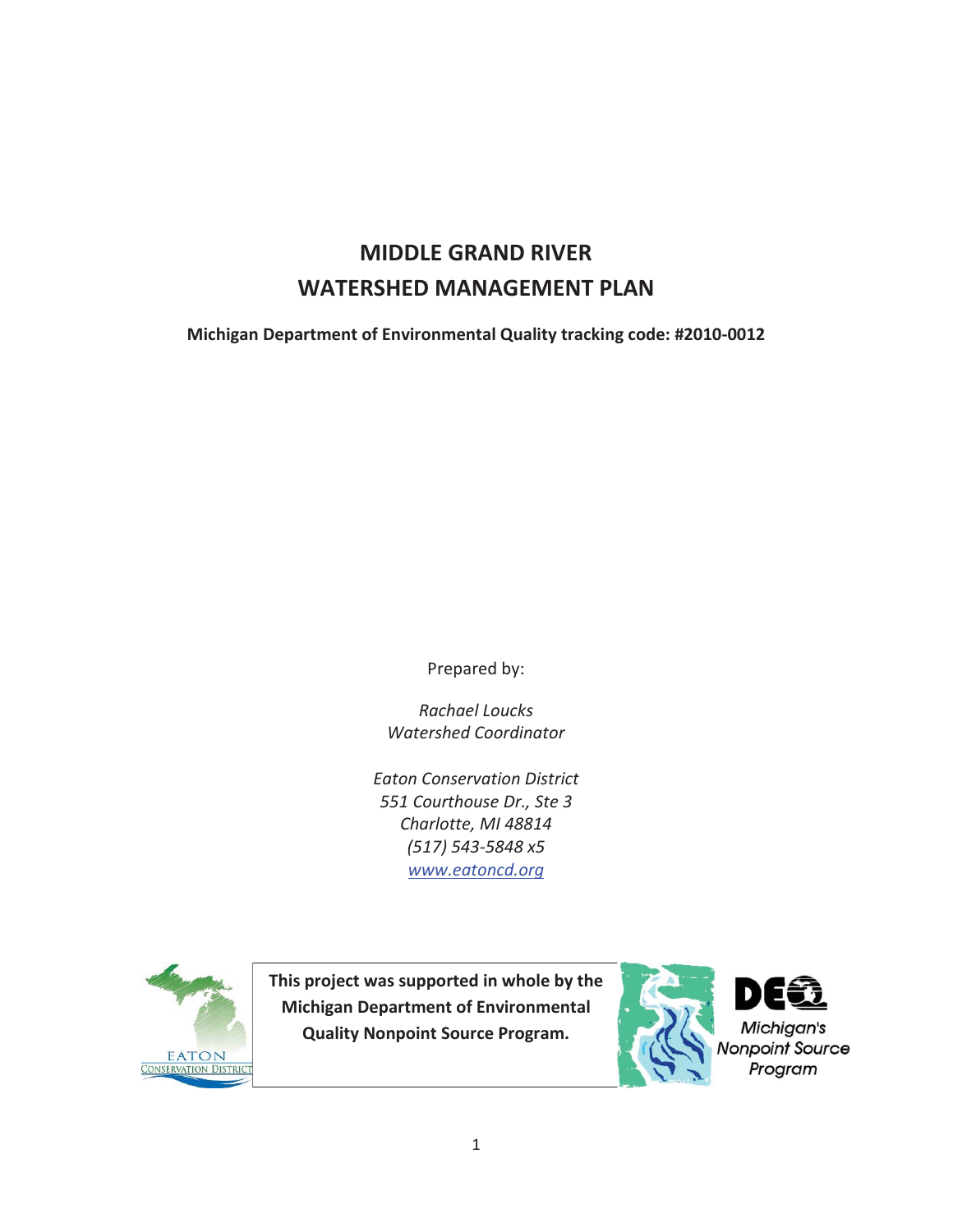# 1 Table of Contents

| 1              |  |  |  |  |
|----------------|--|--|--|--|
| 1.1            |  |  |  |  |
| 1.2            |  |  |  |  |
| 1.3            |  |  |  |  |
| 1.4            |  |  |  |  |
| 1.5            |  |  |  |  |
| $\overline{2}$ |  |  |  |  |
| 2.1            |  |  |  |  |
| 2.1.1          |  |  |  |  |
| 2.1.2          |  |  |  |  |
| 2.1.3          |  |  |  |  |
| 2.1.4          |  |  |  |  |
| 2.1.5          |  |  |  |  |
| 2.1.6          |  |  |  |  |
| 2.1.7          |  |  |  |  |
| 2.1.8          |  |  |  |  |
| 2.1.9          |  |  |  |  |
| 2.1.10         |  |  |  |  |
| 2.1.11         |  |  |  |  |
| 2.1.12         |  |  |  |  |
| 3              |  |  |  |  |
| 3.1            |  |  |  |  |
| 3.1.1          |  |  |  |  |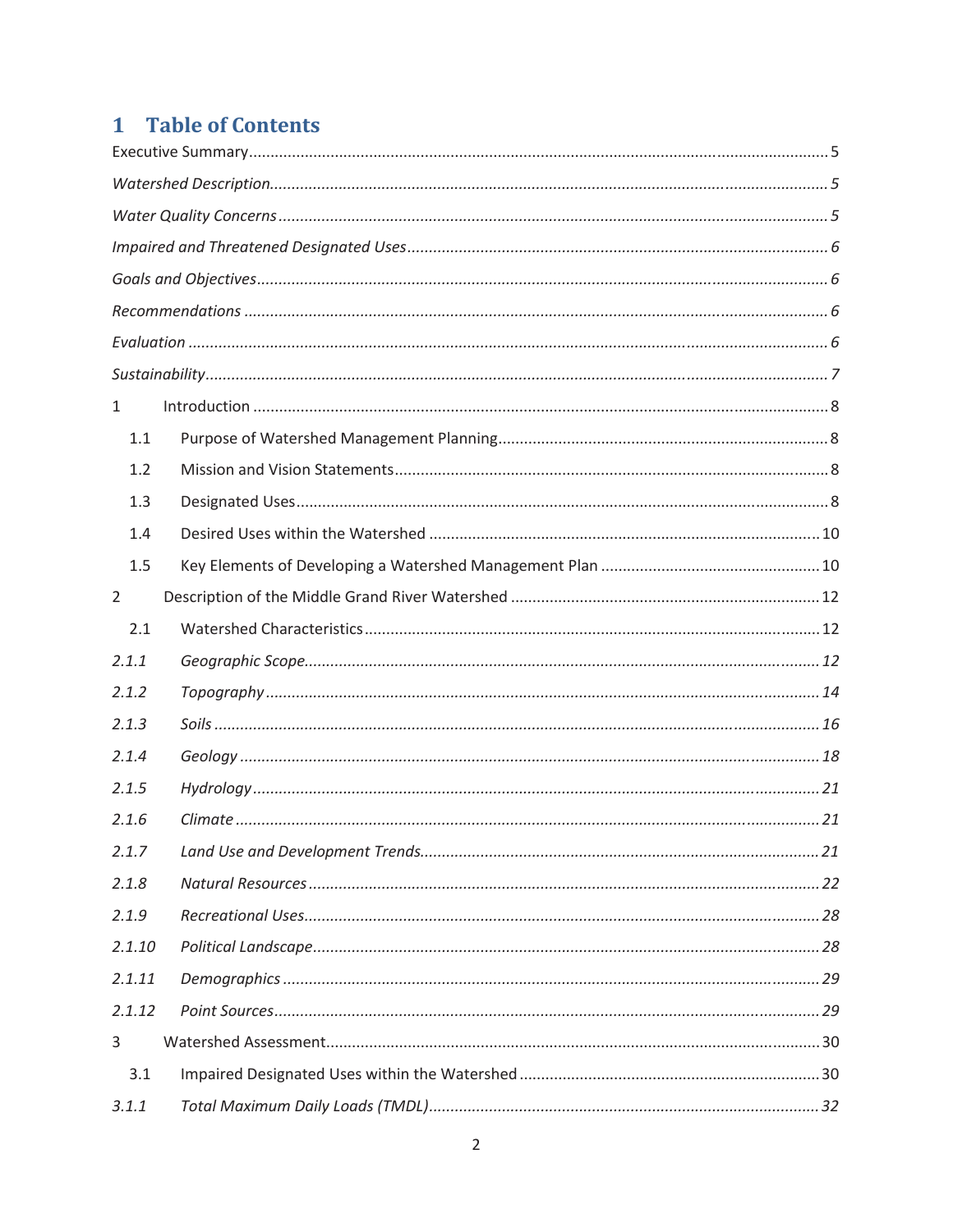| 3.2                                                                                                      |  |  |  |
|----------------------------------------------------------------------------------------------------------|--|--|--|
| 3.2.1                                                                                                    |  |  |  |
| 3.3                                                                                                      |  |  |  |
| 3.4                                                                                                      |  |  |  |
| 4                                                                                                        |  |  |  |
| 4.1                                                                                                      |  |  |  |
| 4.2                                                                                                      |  |  |  |
| 4.2.1                                                                                                    |  |  |  |
| 4.2.2                                                                                                    |  |  |  |
| 4.3                                                                                                      |  |  |  |
| 4.4                                                                                                      |  |  |  |
| 5                                                                                                        |  |  |  |
| 5.1                                                                                                      |  |  |  |
| 5.2                                                                                                      |  |  |  |
| 5.2.1                                                                                                    |  |  |  |
| 5.2.2                                                                                                    |  |  |  |
| 6                                                                                                        |  |  |  |
| 6.1                                                                                                      |  |  |  |
| 6.2                                                                                                      |  |  |  |
| 7                                                                                                        |  |  |  |
| 7.1                                                                                                      |  |  |  |
| 7.2                                                                                                      |  |  |  |
| 7.3                                                                                                      |  |  |  |
| 7.4                                                                                                      |  |  |  |
| 7.5                                                                                                      |  |  |  |
| 7.6                                                                                                      |  |  |  |
| 8                                                                                                        |  |  |  |
| 8.1                                                                                                      |  |  |  |
| Table 43. Key stakeholders in the Middle Grand River Watershed Planning initiative, estimate population, |  |  |  |
|                                                                                                          |  |  |  |
| 8.1.1                                                                                                    |  |  |  |
| 8.2                                                                                                      |  |  |  |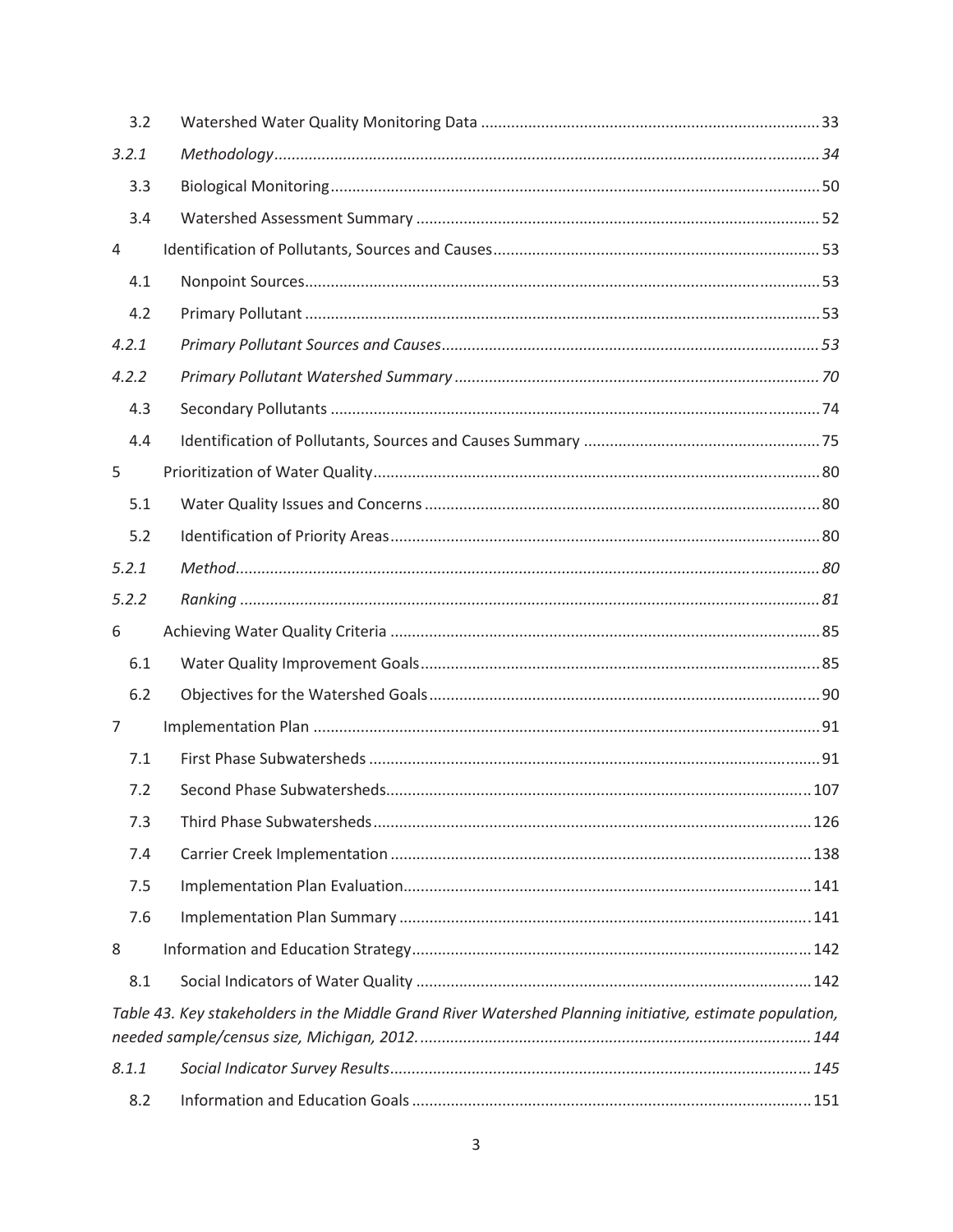| 8.3    |  |
|--------|--|
| 8.4    |  |
| 8.5    |  |
| 8.5.1  |  |
| 8.6    |  |
| 8.6.1  |  |
| 8.7    |  |
| 8.8    |  |
| 9      |  |
| 9.1    |  |
| 9.2    |  |
| 9.2.1  |  |
| 9.2.2  |  |
| 9.2.3  |  |
| 9.2.4  |  |
| 9.2.5  |  |
| 9.3    |  |
| 9.4    |  |
| 10     |  |
| 10.1   |  |
| 10.1.1 |  |
| 10.1.2 |  |
| 10.2   |  |
| 10.3   |  |
| 10.4   |  |
| 10.5   |  |
| 11     |  |
| 12     |  |
| 12.1   |  |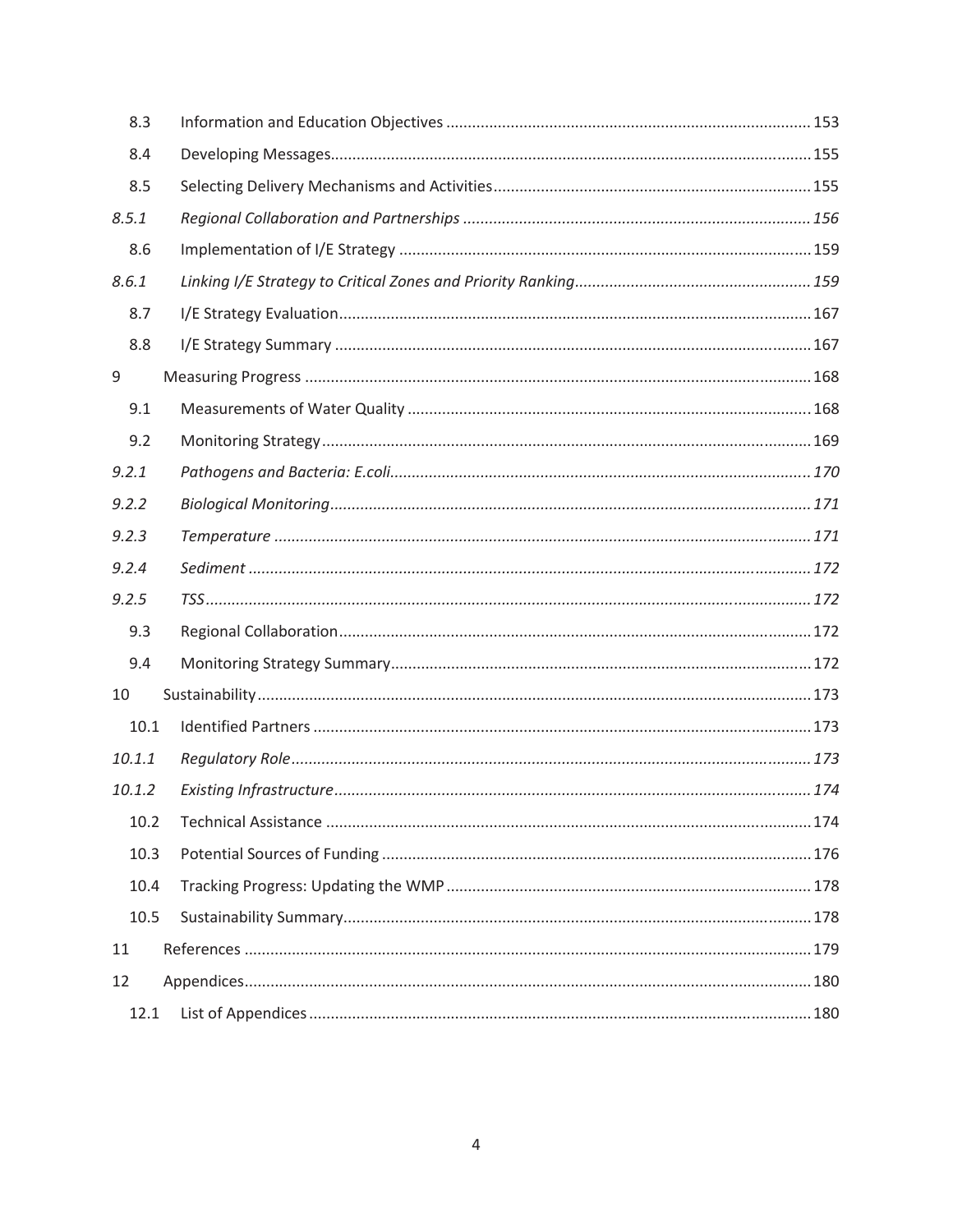# **Executive Summary**

This Watershed Management Plan (WMP) is the result of a two-year long stakeholder engagement and watershed inventory that informs the planning process. The final WMP describes the watershed, water quality concerns, including impaired or threatened designated uses, and recommendations to address these concerns. Specifically, the plan identifies potential sources contributing to the nonpoint source pollutants that affect the water quality, and where those sources are located, so that water quality improvements (i.e., best management practices) can address the most pressing nonpoint source pollutants, where they are most needed.

This WMP is intended to be used by a wide variety of stakeholders seeking information on the Middle Grand River Watershed, or seeking to improve water quality within the watershed. Detailed analyses, explanations, and procedures (e.g., Quality Assurance Project Plan (QAPP)) are in the appendices for reference.

#### **Watershed Description**

The Middle Grand River Watershed (hereafter called Watershed) encompasses approximately 258 square miles – or about 165,000 acres – in Mid-Michigan's Eaton, Ingham, Clinton, and Ionia counties. Twenty-one local units of government make decisions that influence the land uses, and subsequent water quality, of the Watershed. The Middle Grand River section is approximately 129 miles in stream length, has nine subwatersheds (HUC 12), and joins together the Upper Grand River and the Lower Grand River. Together, the entire Grand River Watershed, comprising the Upper, Middle, Lower, Red Cedar, Looking Glass, Thornapple, Flat, Rogue, and Maple rivers, make up the second largest watershed in Michigan. The Middle Grand River WMP is only one part of the entire Grand River Watershed; however, there are several nonpoint source pollutants that this section is contributing to the overall water quality of the Grand River and Lake Michigan.

#### **Water Quality Concerns**

A priority for this WMP is to focus efforts on identifying potential causes of nonpoint source pollution and recommending strategies to improve water quality for the stream reaches listed in the 303(d) nonattainment waters. In the Watershed, there are several stream reaches listed by the Michigan Department of Environmental Quality on the 2012 Integrated Report as impaired, which has resulted in Total Maximum Daily Loads (TMDLs) being written for these waterways.

Currently, 59 miles of stream reaches and 110 acres within the Watershed do not currently meet the water quality standards and are listed on the 303(d) list. TMDLs exist for excess *E.coli* levels that exceed total or partial body contact (e.g., downtown Lansing and upstream to Eaton Rapids), aquatic indigenous life (e.g., Carrier Creek in Delta Township), and low dissolved oxygen levels (e.g., downtown Lansing). *E.coli* is the primary nonpoint source pollutant of concern. Improper application of manure or manure storage, aging/failing septic system or improper septic system maintenance, wildlife, domestic pets (e.g., dogs), and other tributaries (e.g., Sycamore Creek or Red Cedar River) are the suspected sources of excess harmful bacteria and other pathogens as evidenced by *E.coli*. Other concerns in the Watershed include loss of critical wetlands and sedimentation.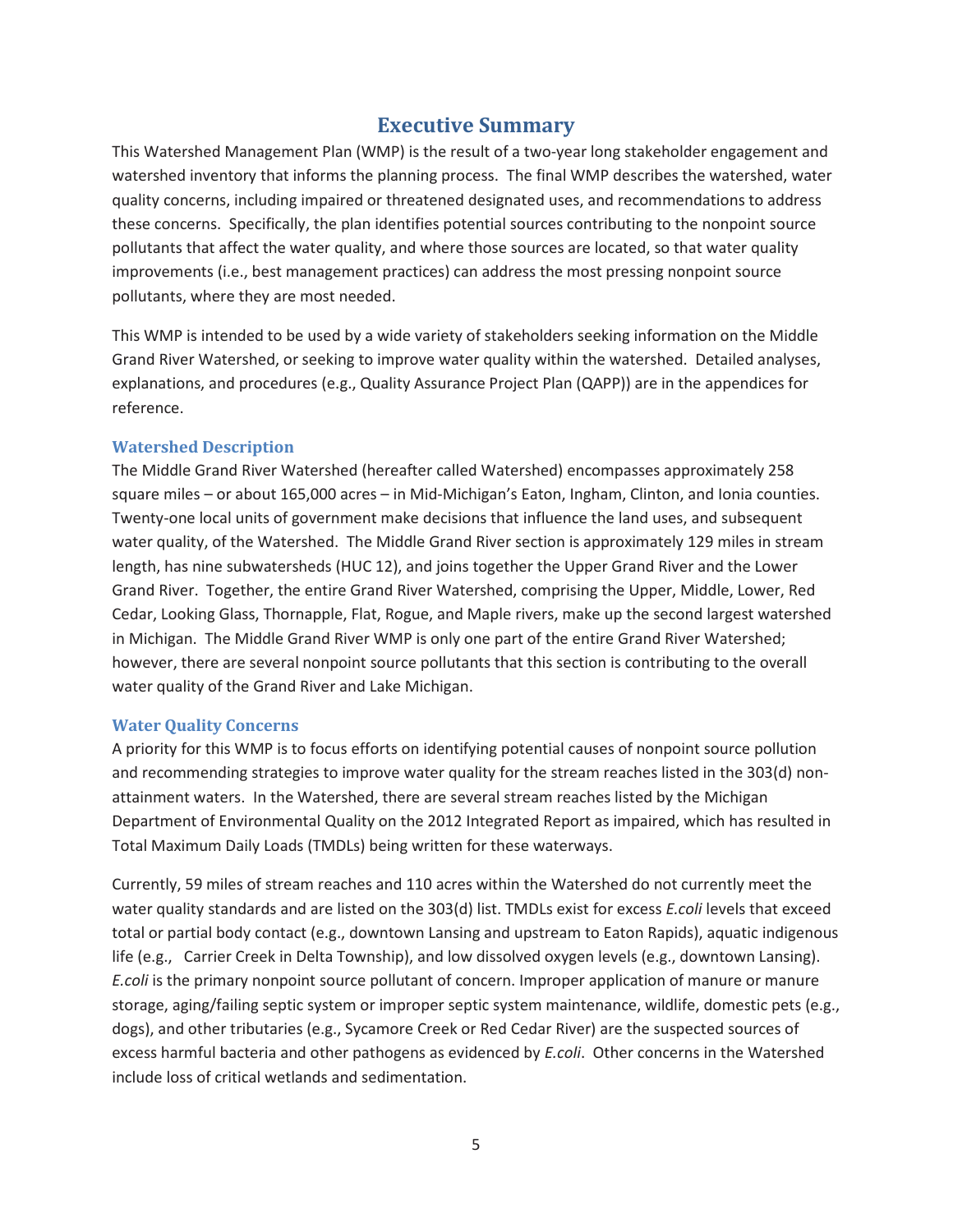#### **Impaired and Threatened Designated Uses**

A variety of nonpoint source pollutants threatens or impairs water quality within the Watershed. This leads to one or more of the designated uses not being met, outlined below (Table 1).

Table 1. Middle Grand River water quality concerns and corresponding designated uses not being met in a portion of the Watershed, Michigan, April 2012.

| <b>Water Quality Concern</b>     | <b>Designated Use Not Being Met</b>                      |
|----------------------------------|----------------------------------------------------------|
| High E.coli levels               | Partial body contact recreation                          |
|                                  | Total body contact recreation between May 1 - October 31 |
| Low dissolved oxygen (DO) levels | Warmwater fishery                                        |
|                                  | Other indigenous aquatic life and wildlife               |
| Sedimentation                    | Other indigenous aquatic life and wildlife               |

#### **Goals and Objectives**

The goals for the WMP are to achieve designated uses and desired uses by meeting water quality standards that are not currently being met. The specific goals to achieve the designated uses are to (1) reduce *E.coli* from contaminating the surface waters for restoration of total and partial body contact recreation, (2) improve dissolved oxygen levels for restoration of warmwater fishery and other indigenous and aquatic life and wildlife, and (3) reduce sedimentation from degrading other indigenous aquatic life and wildlife.

#### **Recommendations**

The WMP Steering Committee used information from previous watershed inventories and scientific studies, as well as the information collected through the summer 2012 monitoring and inventory, and specific objectives for each HUC 12 creekshed to determine needed Best Management Practices (BMPs). The recommended BMPs may be structural, vegetative, or managerial. The highest priority of the WMP is to reduce *E.coli* entering the surface waters. To achieve this, the following vegetative and structural BMPs are recommended: wetland restoration, cattle exclusion or controlled access, buffers near livestock or other animal facility, constructed wetlands, on-site septic system repair or maintenance, waterfowl management strategies. The following recommended managerial BMPs are: outreach campaigns to residents about on-site septic system maintenance and proper animal waste proper disposal, outreach campaigns to agricultural producers about on-site manure management and runoff reduction, and county-wide point of sale ordinance for on-site septic system inspection (for Clinton and Ionia counties).

#### **Evaluation**

Program evaluation is an important step in determining the extent to which targeted BMPs are enabling water quality improvements that work towards achieving the watershed management goals. Identifying meaningful measures to monitor progress toward achieving goals, and implementing a monitoring strategy is an important step in documenting how BMPs are influencing water quality. This plan presents metrics and measures to evaluate the effect of implementation of BMPs and evaluate the overall progress toward achieving water quality goals.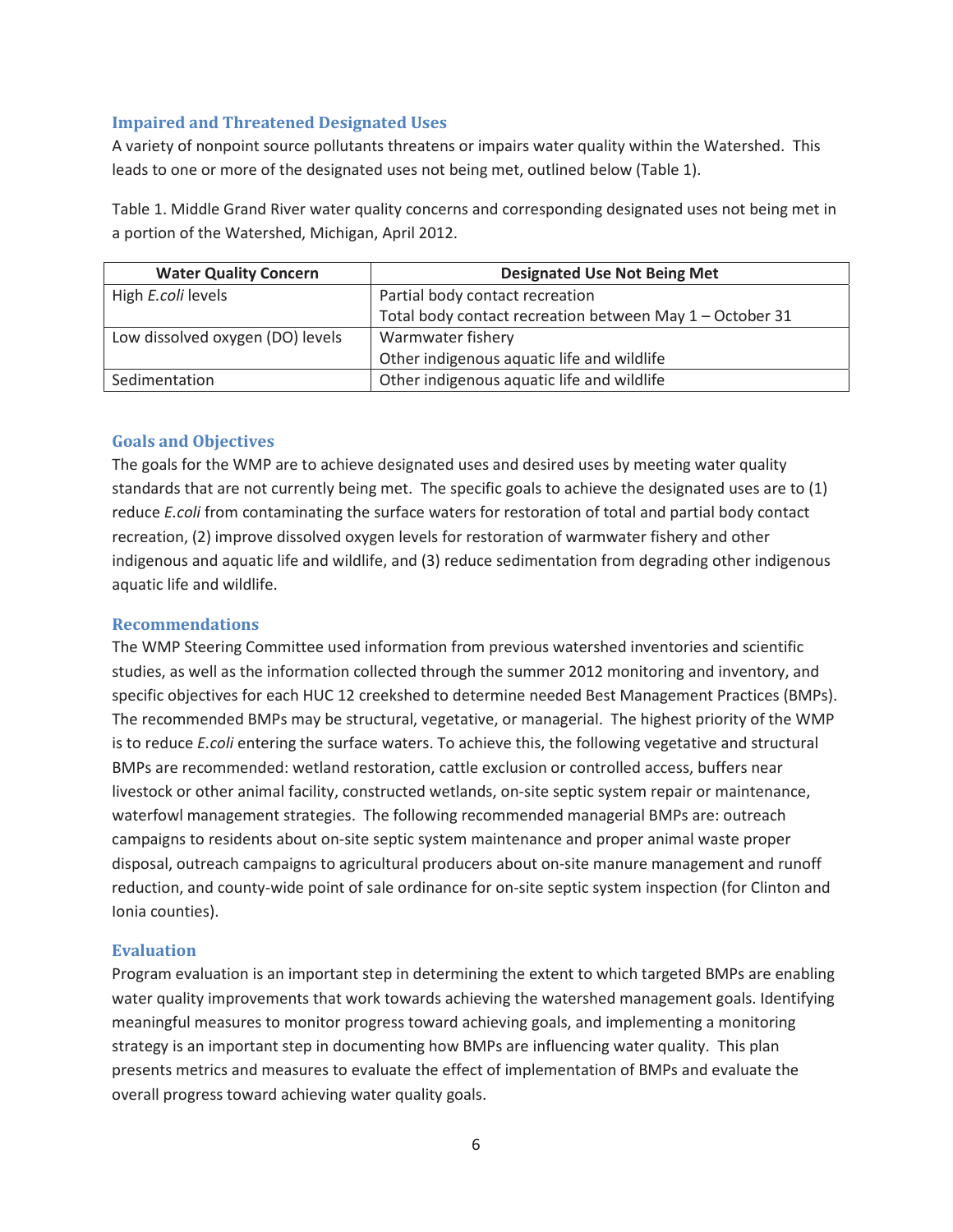#### **Sustainability**

The Steering Committee was established to guide the Eaton Conservation District throughout the development of the WMP. This Steering Committee is comprised of representatives of the various stakes that affect the watershed land use and subsequent water quality, or are affected by it. Therefore, it is our goal that the Steering Committee will continue to be involved with a range of implementation activities, as well as overall coordination. Below is a summary of the Steering Committee member (i.e., contributing partner) and tasks as part of the long-term implementation plan (Table 2).

| <b>Implementation Task</b>                     | <b>Lead Contributing Partner</b>                 |  |
|------------------------------------------------|--------------------------------------------------|--|
|                                                | (Steering Committee Member)                      |  |
|                                                | Eaton Conservation District; Tri-County Regional |  |
| Facilitate committees and meetings; coordinate | Planning Commission-Greater Lansing Regional     |  |
| with other counties                            | Committee for Stormwater Management; Middle      |  |
|                                                | <b>Grand River Organization of Watersheds</b>    |  |
|                                                | Eaton Conservation District; Tri-County Regional |  |
| Collect additional data and update the WMP     | Planning Commission-Greater Lansing Regional     |  |
| when new data are available                    | Committee for Stormwater Management; Middle      |  |
|                                                | <b>Grand River Organization of Watersheds</b>    |  |
| Coordinate and implement BMP strategies        | All stakeholders                                 |  |
|                                                | Eaton Conservation District; Tri-County Regional |  |
|                                                | Planning Commission-Greater Lansing Regional     |  |
| Implement information and education strategy   | Committee for Stormwater Management; Middle      |  |
|                                                | <b>Grand River Organization of Watersheds</b>    |  |
|                                                | Eaton Conservation District; Tri-County Regional |  |
|                                                | Planning Commission-Greater Lansing Regional     |  |
| Implement future monitoring plan               | Committee for Stormwater Management; Middle      |  |
|                                                | <b>Grand River Organization of Watersheds</b>    |  |
| Communicate with MDEQ in regards to the        |                                                  |  |
| TMDLs and implementation progress and water    | <b>Eaton Conservation District</b>               |  |
| quality impacts                                |                                                  |  |

Table 2. Implementation task and lead contributing partner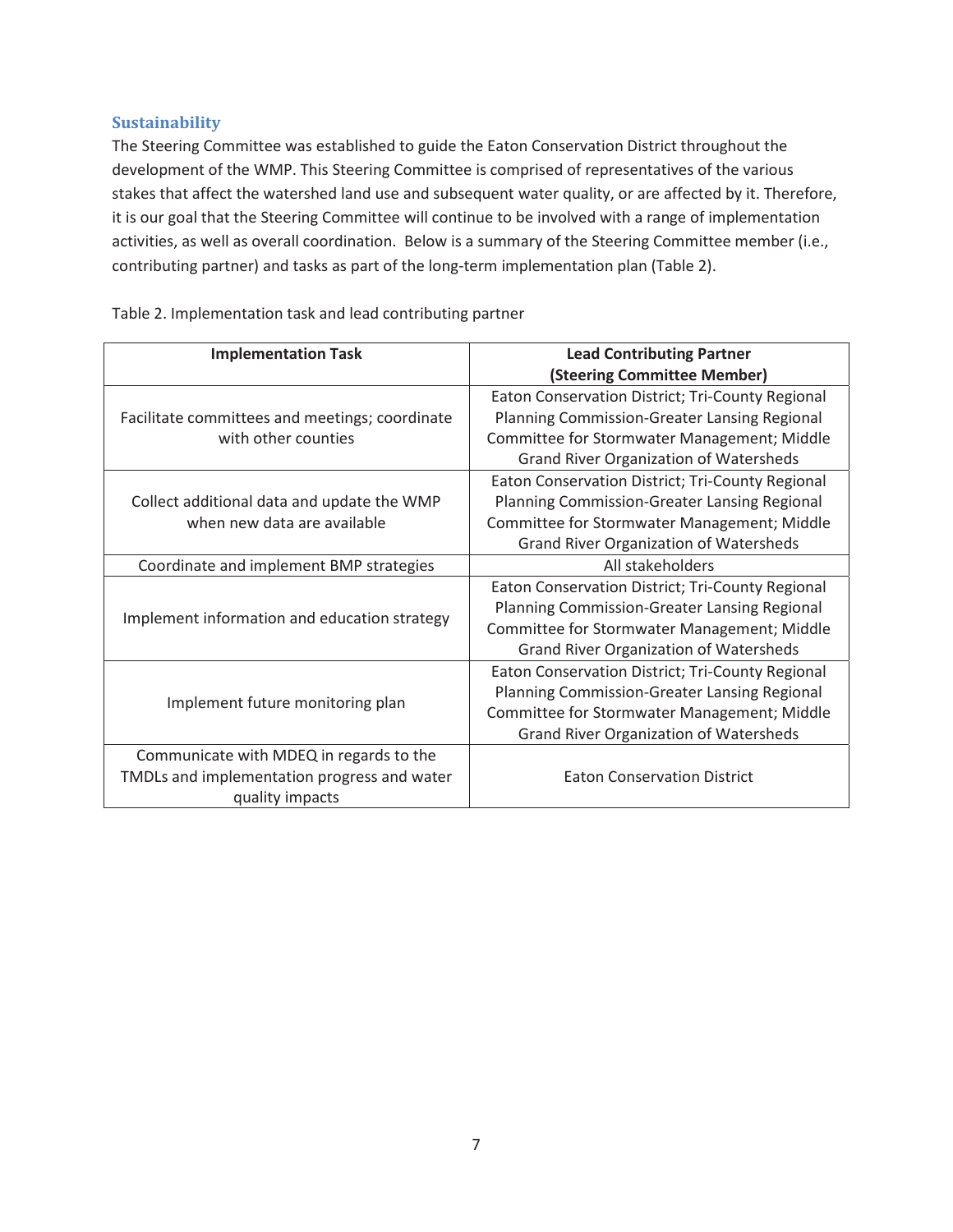# **1 Introduction**

# **1.1 Purpose of Watershed Management Planning**

A watershed is an area of land, defined by hills and ridges, which drains to a common body of water (Figure 1). Watershed management planning is a process that involves interested stakeholders in documenting water quality concerns and goals for watershed management. More specifically, throughout the planning process, locations of water quality impairments (e.g., stream reaches or HUC12 creeksheds) are identified, as well as potential or known contributors of nonpoint source pollutants that are causing the impact. To address these issues, specific structural, vegetative, or managerial strategies (e.g., Best Management Practices or BMPs) are recommended as a proposed solution to address the causes of the water quality impairment. The final product of the planning process is a Watershed Management Plan (WMP) that reflects the interests of watershed stakeholders and provides guidance on future activities.



Figure 1. An example watershed. Source: *www.prairierivers.org* 

### **1.2 Mission and Vision Statements**

The mission of the Middle Grand River Watershed Management Planning project is to preserve, improve, and educate the public regarding the wise use of the Middle Grand River and its watershed.

Our vision for the Middle Grand River Watershed is for individual and community actions to protect and improve the health of the Middle Grand River and its watershed, assuring it's natural, economic, and recreational role in Mid-Michigan.

### **1.3 Designated Uses**

A designated use can be defined as a simple narrative description of water quality expectations or water quality goals. A designated use is legally recognized by State and Federal water quality programs such as (1) other indigenous aquatic life and wildlife, (2) total and partial body contact recreation, (3) fish consumption, and (4) public drinking water supply. These are uses that the state or authorized tribe want a waterbody to be healthy enough to fully support.

Surface waters of the state are defined as all of the following, but does not include drainage ways and ponds used solely for wastewater conveyance, treatment, or control (SWAS Rules Part 4):

- The Great Lakes and their connection waters
- x All inland lakes
- **Rivers**
- **Streams**
- **Impoundments**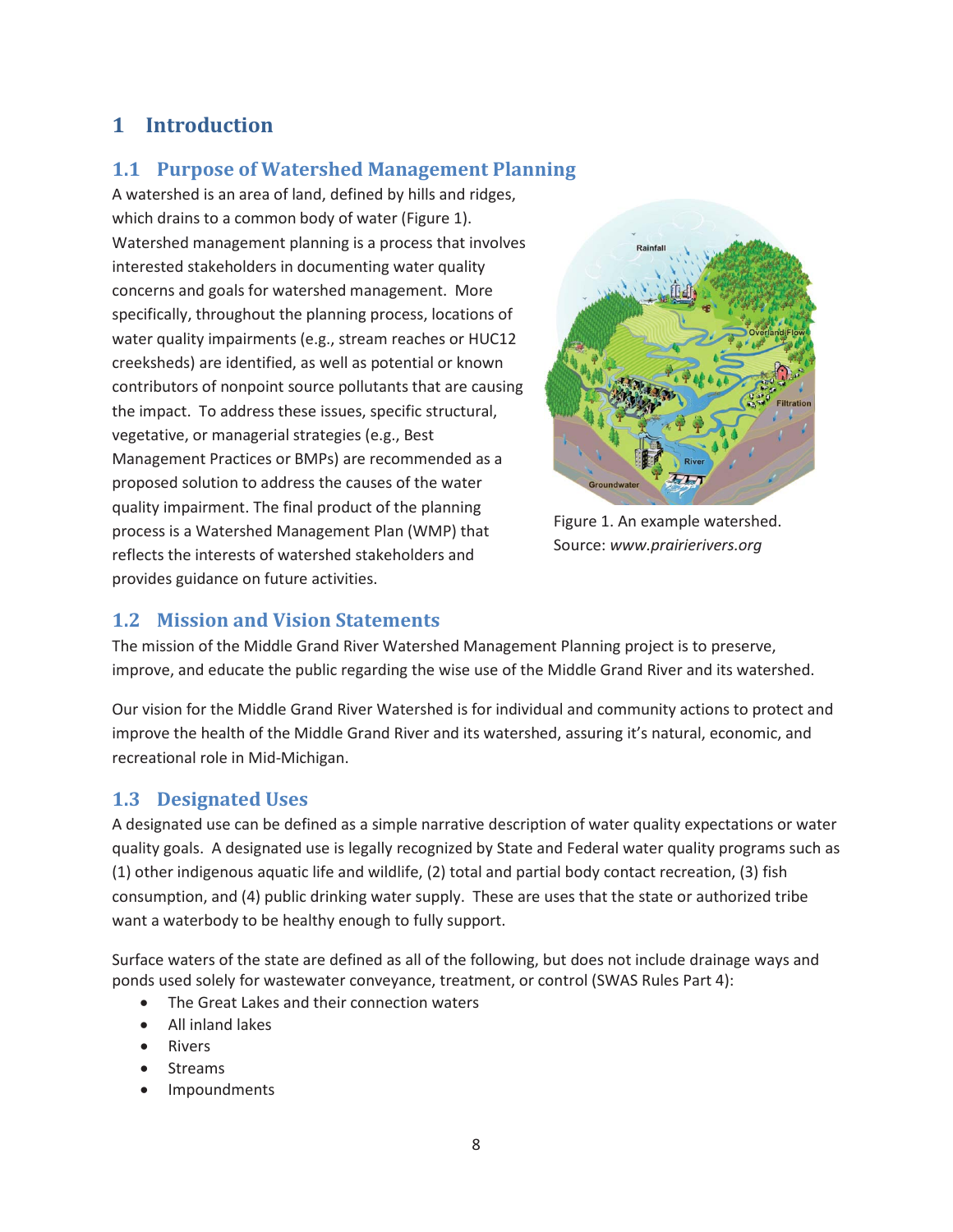- Open drains
- Wetlands
- Other surface bodies of water within the confines of the state

The Michigan Environmental Protection Act (R323.1 100 of Part 4, Part 31 of P.A. 451, 1994, revised, 1999, as cited in Brown, Peterson, Kline-Robach, Smith, and Wolfson, 2000) identifies eight designated uses for all of Michigan's surface waters:

- **Agriculture** surface water must be of a quality of water that can be used for irrigation, livestock watering, and spraying crops.
- **Industrial water supply at the point of intake** surface waters must be clean enough to be used for commercial applications, industrial applications, or non-contact food processing.
- **Public water supply at the point of intake** after conventional water treatment, surface waters must be able to be a source of water that is safe for human consumption, food processing, and cooking.
- **Navigation** surface waters must provide for sufficient passage of boat traffic.
- **Warmwater and/or coldwater fishery** waterbodies designated as warmwater fisheries should be able to sustain populations of species such as bass, pike, and panfish. (Certain waterbodies are also protected as a coldwater fishery.) 5 mg DO/liter. (R 323.1064 Rule 61 (1))
- **Other indigenous aquatic life and wildlife** surface waters must support fish, other aquatic life and wildlife that use the said waters for any stage of their life cycle.
- **Partial body contact recreation** surface waters should be of a quality that allows residents to participate into activities (e.g., fishing, wading, hunting, etc.) that involve direct contact with water, but do not involve immersion of one's head. Partial body contact 1,000 organisms/100mL 30-day geometric mean. (R 323.1062 Microorganisms. Rule 62. (1))
- **Total body contact recreation between May 1 and October 31** surface waters of the state should be of a quality that allows residents to participate in water-based activities that involve complete submersion of the head or a considerable risk of ingesting water (e.g., swimming, snorkeling, water-sking, etc.). Total body contact 130 organisms/100mL 30-day geometric mean, 300 organisms/100mL single sample May  $1^{st}$  to October  $1^{st}$ .

The designated uses bolded in red are currently not being met in certain locations in the Watershed. Chapter 3 will provide an in-depth discussion of the designated uses not being within the Watershed (pg. 30).

The Clean Water Act requires that waterbodies attain or maintain the water quality needed to support designated uses. States are required to provide the Environmental Protection Agency with an assessment of the quality of their waters, and a list of waters that do not support their designated uses or attain water quality standards (WQS) and require the development of total maximum daily loads (TMDLs). The Michigan Department of Environmental Quality (MDEQ) fulfills the Clean Water Act reporting requirements through the submission of a Water Quality and Pollution Control in Michigan Section 303(d), 305(b), and 314 Integrated Report (IR). The IR describes the designated uses attainment status of Michigan's surface waters relative to Michigan's WQS. Michigan's WQS establish minimum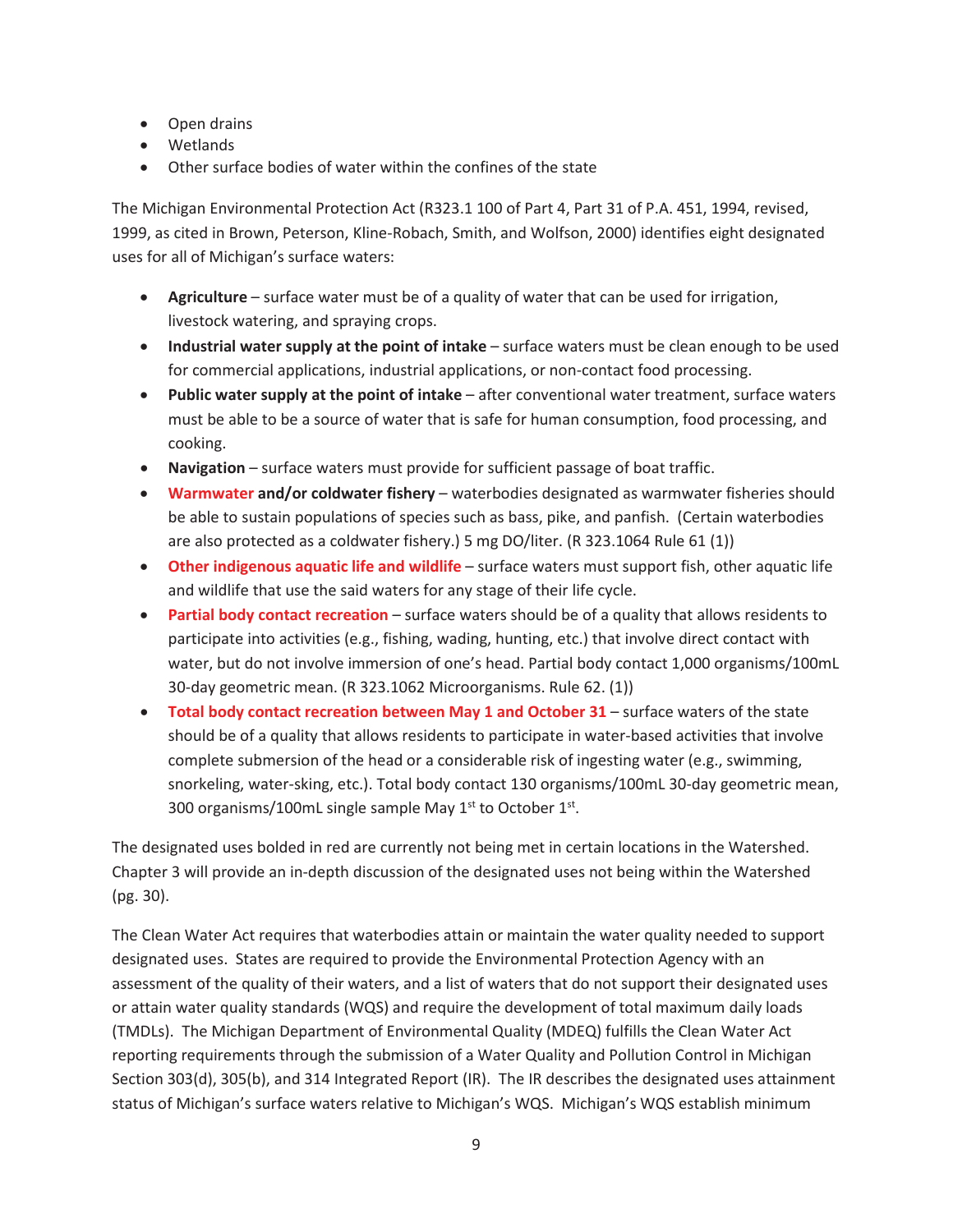water quality requirements by which the waters of the state are to be managed, and provide a framework that guides the MDEQ's water quality monitoring/assessment and water protection activities.

# **1.4 Desired Uses within the Watershed**

Desired uses can be defined as the ways in which people use the watershed and the ways which people think it should be protected and/or preserved for future generations. To determine desired uses for the watershed, local government and public stakeholder meetings were held throughout the planning process. Also, residents in the Watershed filled out a survey indicating their desired uses for the watershed.

Desired uses for the Watershed include:

- Recreation
- **•** Ecosystem conservation and diversity
- Aesthetics

 $\overline{a}$ 

• Community quality of life

# **1.5 Key Elements of Developing a Watershed Management Plan**

This watershed management plan meets the content requirements of the Michigan Department of Environmental Quality's Clean Michigan Initiative, the Environmental Protection Agency's nine minimum elements, and supports Michigan's implementation of the National Pollutant Discharge Elimination System, Discharge of Stormwater to Surface Waters from a Municipal Separate Storm Sewer System.<sup>1</sup>. The Environmental Protection Agency's key elements are outlined below:

- **1. Identification of the geographic scope of the watershed.** Boundaries must be hydrologicallybased and delineated on a map. A description of the watershed, including information such as hydrology, geology, ecology, land use, is included in this section.
- **2. Identification of the designated and desired uses of the watershed.** This WMP includes the designated uses that are currently being met and those not being met, as well as the desired uses. Supporting information about restoring uses not currently being met is in this section.
- **3. Identification of water quality threats or impairments.** The plan identifies threats and impairments to water quality, and the designated uses not being met, where appropriate.
- **4. Identification of known or suspected causes of each threat or impairment, including specific pollutants.** This plan also includes a quantification or estimate of the magnitude of each pollutant source or cause, and prioritizes the sources and causes.
- **5. The sources of the pollutants threatening or impairing water quality that are critical for control are identified, prioritized by area.** The critical areas reflect prioritized areas where nonpoint source pollutants exist (for MDEQ designation) that also reflect where BMPs are needed to reduce the nonpoint source pollutants (for EPA designation).

 $1$  With some exception, for example less emphasis on stormwater pollution prevention efforts and identification of specific dates for completion of project timeline.